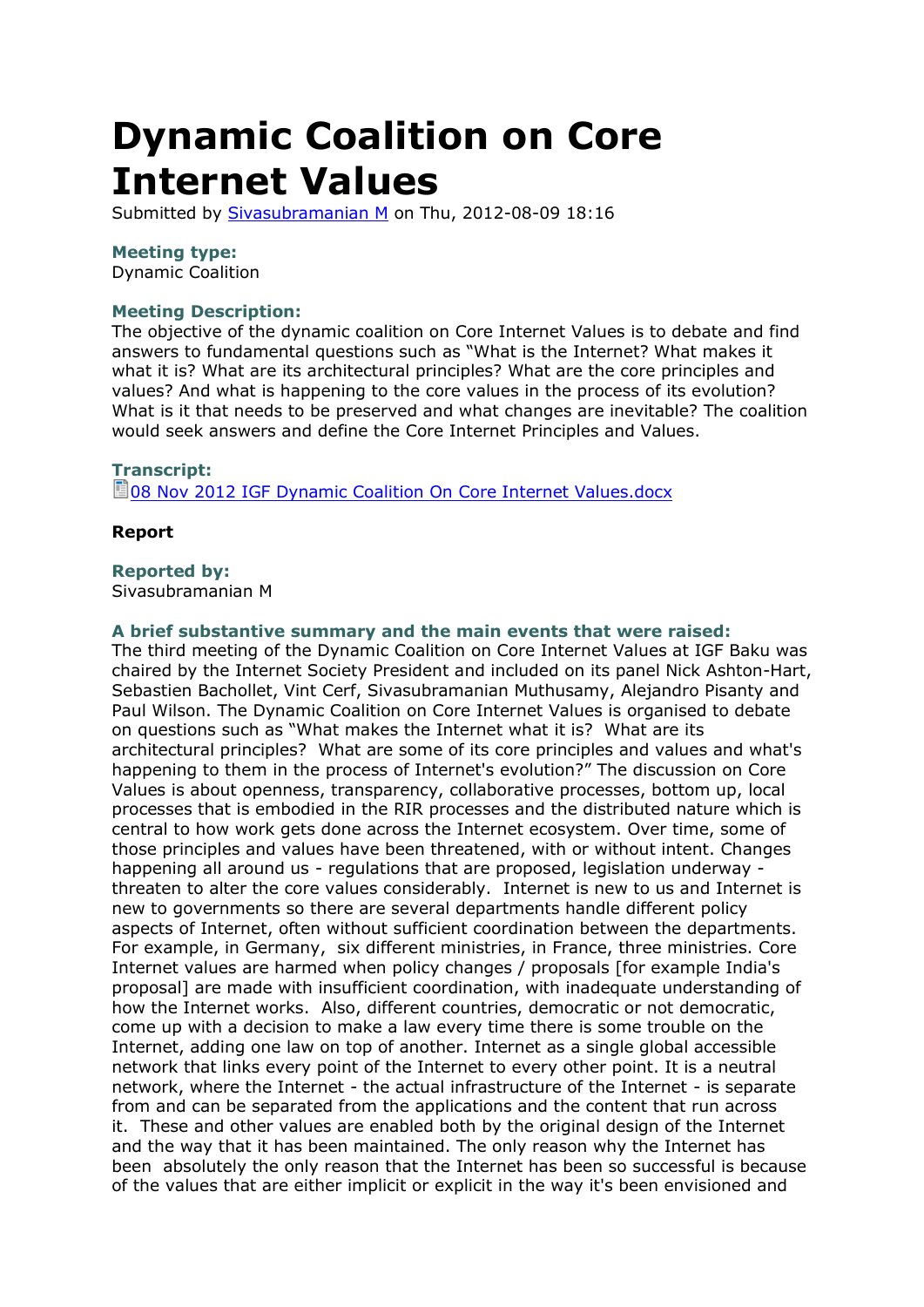the way it's run, so the Internet is thriving. The growth of applications, of content, of usage and the user base of the internet is phenomenal. Today we are doing well. Over time, we might see a sort of fragmentatation of the Internet with more complex interconnections between them than exist today. That could happen due to policy regulations that start to break the Internet up. Network neutrality is also under threat. The threats are very concrete. They are pervasive, they are of a permanent nature, and they are of a recurring nature. The visible threats interfere with the end to end principle and network neutrality. The values are continuously both being built up and being threatened. Internet is a general purpose technology that affects everything, not just some things. It is completely transforming everything about it, and not everyone wants to be transformed. The challenge is to recognize that we need to a have common understanding of the architecture of the Internet and the core characteristics which must be respected in order for it to be used for any purpose everywhere. Social norms for what people use the Internet for will vary widely and there are societies which are not willing to accept a globalized concept of the individual at the same pace as others. Different cultures are going to define their norms slightly differently even if we don't agree with them, otherwise we will see the Internet balcanized, and see private Internets like in Iran. How are they able to be able to feel comfortable with the globalized parts of the Internet that do work for them and for everyone else? This is going to be a key policy challenge. The world has agreed on a common time and there is no sovereignty over time. Why are we conceiving of the Internet based on sovereign nation state boundaries? Can we get beyond the idea of the nation state? Online, we have the potential to have something different. The notion of sovereignty in a highly connected environment may have to change because actions taken on the sovereign grounds may have impact on others outside of the territory of that sovereign domain. The Minister for Communications and Information Technology of India has felt that the concept of sovereignty is no longer appropriate in the Internet environment. However, if we want to adopt a non-national kind of environment in the Internet, we have to emulate at least some of the protections that are given to us under the notion of sovereign social contract. There are a variety of other social order elements that show up in this social contract. The Internet is created out of real things. It's made out of abstractions but it arises from a real, physical system and the real physical system does lie inside of nation state boundaries, in the near term, they have the ability to do a certain amount of control. You are not your Avatar. You are you. It's inescapable that the Internet is routed in a physical world. So if we are going to move away through purely national boundaries to legal jurisdictions, there will have to be some amount of multilateral or global agreement about social norms and at least legal norms that will allow abuses to be dealt with in this cyber environment. There has to be some changes in how laws work on the Internet. Technically the Internet is the transport layer of the Internet. It is the single global mutual network that allows any point to connect to any other point and actually that thing is what we are working to preserve. It's one network. Internet has been an enabler. It's been a facilitator and it's meant different things to different people. Internet is a layered architecture, as you work your way up, you abstract from the behavior of the lower layers. There are emerging properties that come out of those abstractions. When you get up to the point where you are in the application space, you are in a universe that's nearly unbounded because it's an artifact of software. The consequence of this notion of emergent property is that, on the jurisdictional aspects, how you go about enforcing some practice may vary from one layer to another, which is why, for example, we might tolerate an ITR that's focused on the layers of physical interconnectedness, and then we might not tolerate something that says something about what we can or can not do or say. Order arising out of this abstraction and emergent properties will vary from one layer to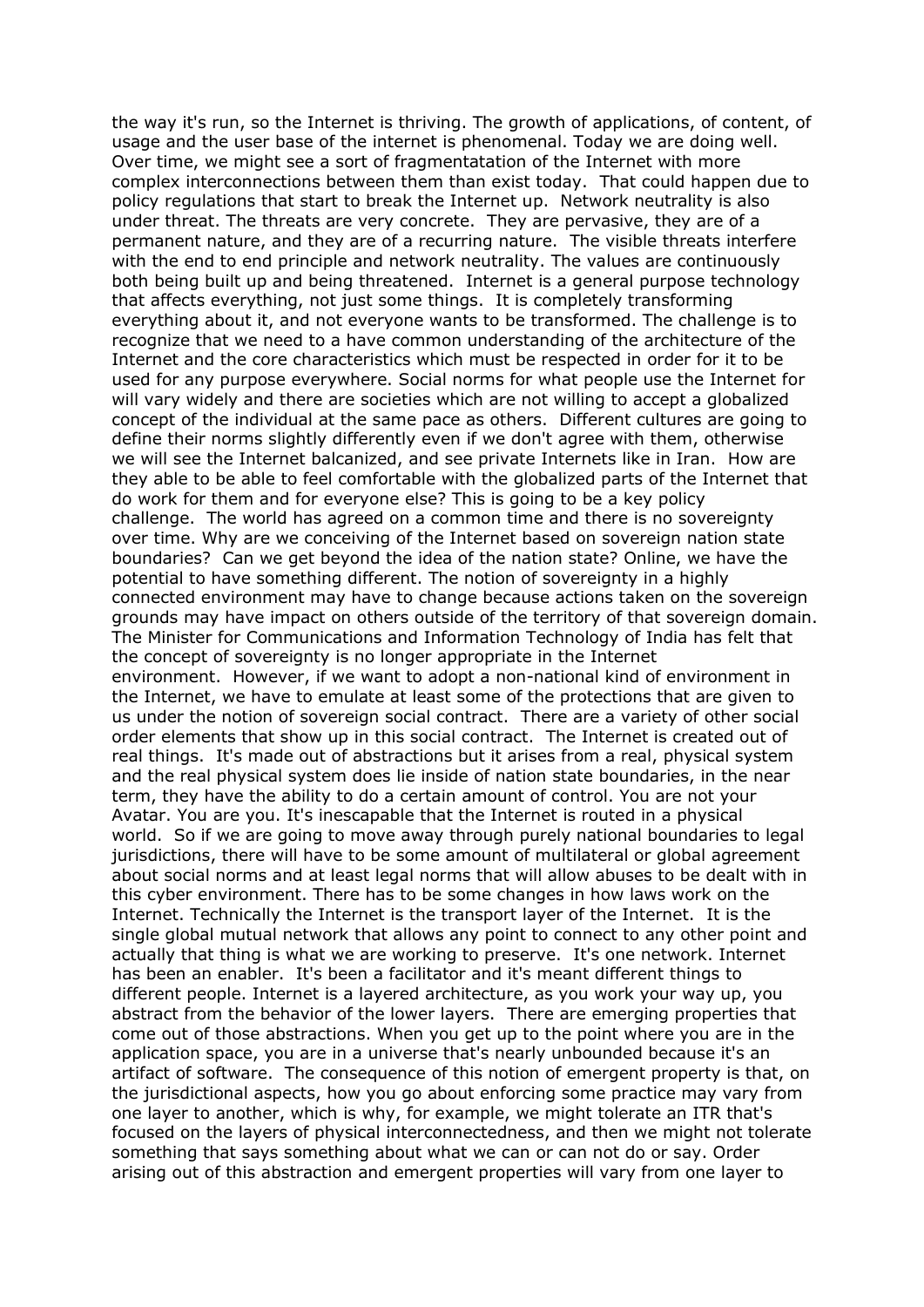another. The Internet has evolved successfully over the last 30 years of its operation primarily because it's a regulation-free environment. Most of the decisions that it made are freely made among parties. The protocols invented and adopted are a consequence of consensus in the IETF and the decisions are entirely open.

#### **Conclusions and further comments:**

If we are going to move away from the mechanisms that sovereignty gave us, we will have to find a way to reincarnate something like that in the cyberspace environment, if we don't we have no recourse against harms occurring against us in that space. Something has to be introduced into the cyberspace environment that provides protections and assurances of safety for people who are using that space. If we had a uniform Internet, we will expect a social contract in that environment. Maybe this is a group that can begin examining what's possible and what is not. It's pretty clear, though, if you are going to have international agreements that create a kind of homologized legal framework, you will have to go to parts of the UN or a collection of multilateral treaties in order to establish agreement. I think we will start with the lowest common denominator, simple things. What does a notarization mean and what does a digital signature mean and if fwe treat content as digital objects, imagine them as bags full of bits-If we thought that it was possible to build mechanisms for access control to those bags of bits, then we might come to a general purpose solution to the problem of copyright. IGFs should have continuous activity. Any policy that affects Internet, has to be taken by consensus in a multi-stakeholder setting because it will affect our future. We could look at this as an Internet Governance movement and not merely a forum. We could somehow facilitate this process of engagement, disseminate and institutionalize learnings from the IGF. This coalition could articulate a vision for the fundamentals of the Internet, bring together some of the most brilliant minds. We could invite them on this exercise, and not only think about Internet as the Transport layer, as it means to technical people, but to think of Internet as what it means to the common man. It is much bigger than the layer, because Internet is everything for the common man, and come up with a vision and share that vision to governments and other stakeholders. The Core Internet Values Coalition and the Internet Institutions could take efforts to make every corner of the policy making sphere develops sufficient understanding of how the Internet works and how it has to evolve, then most of the policies will be in the proper direction. The coalition could perform an objective risk assessment of strengths and weaknesses, threats classified by their impact and probability and to try to make a rational, assessment. The coalition could have activity between IGFs, happening in different parts of world, expand the participation in our mailing list. In the Internet engineering task force, a design works through the problem and make concrete propositions. [This Coalition] might pick particular problems and have a design team approach to proposals to solve them. The work could progress on the notion of an Internet Governance movement, to preserve the values that have made the Internet what it has been and should be in the future. <http://coreinternetvalues.org/> Gender Report Card

## **Please estimate the overall number of women participants present at the session:**

There were very few women participants

## **To what extent did the session discuss gender equality and/or women's empowerment?:**

It was mentioned briefly in the presentations and discussions